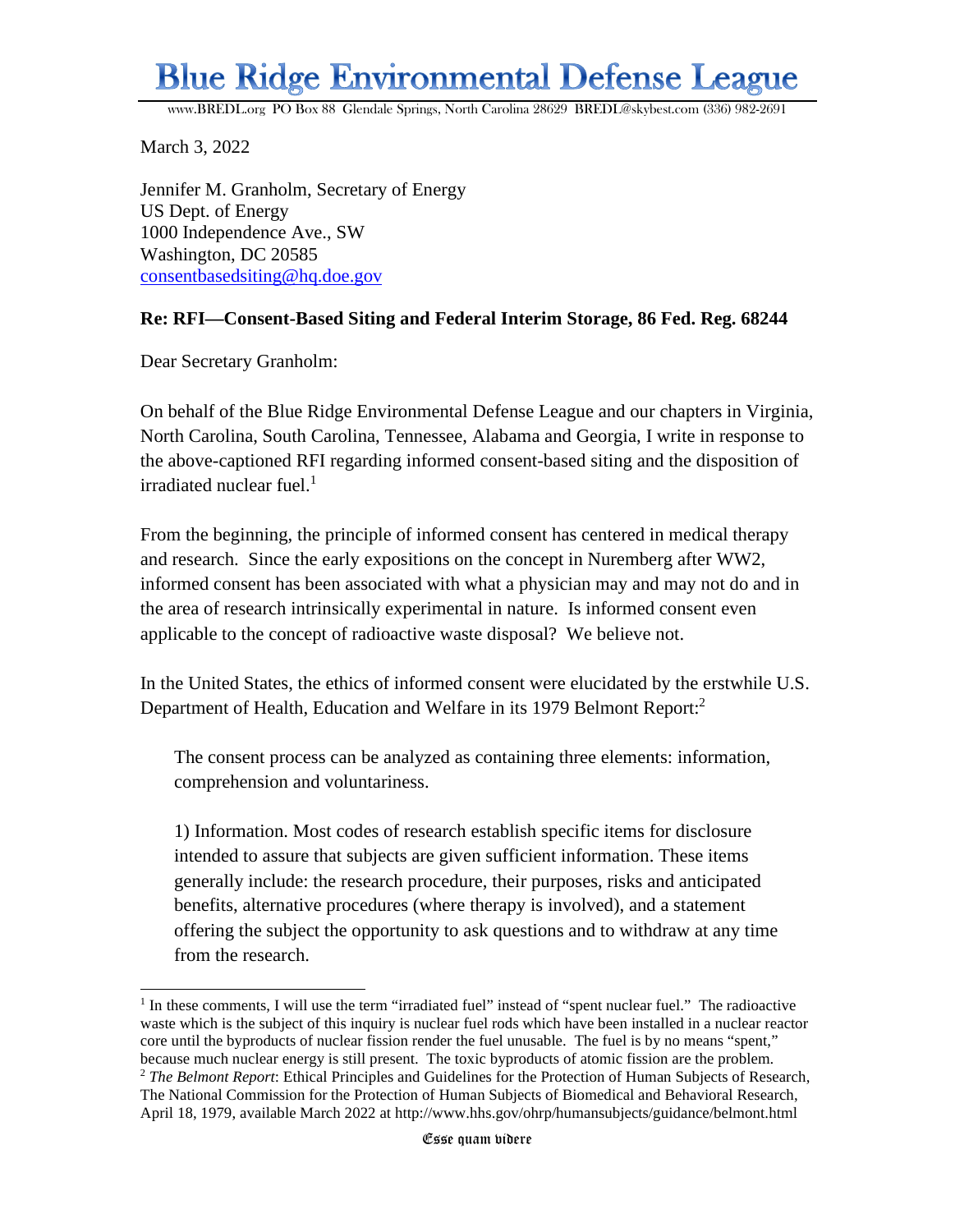2) Comprehension. The manner and context in which information is conveyed is as important as the information itself. For example, presenting information in a disorganized and rapid fashion, allowing too little time for consideration or curtailing opportunities for questioning, all may adversely affect a subject's ability to make an informed choice.

3) Voluntariness. An agreement to participate in research constitutes a valid consent only if voluntarily given. This element of informed consent requires conditions free of coercion and undue influence. Coercion occurs when an overt threat of harm is intentionally presented by one person to another in order to obtain compliance. Undue influence, by contrast, occurs through an offer of an excessive, unwarranted, inappropriate or improper reward or other overture in order to obtain compliance. Also, inducements that would ordinarily be acceptable may become undue influences if the subject is especially vulnerable.

The Consolidated Appropriations Act 0f 2021 advocates a consent–based approach to siting nuclear waste management facilities. But how would any Administration carry out this charge honorably, impartially and ethically? As outlined in the *Belmont Report*, presenting information in a tendentious fashion, or allowing too little time for consideration or curtailing opportunities for questioning, adversely affects a subject's ability to make an informed choice. Plus there is the possibility that silence may be construed as consent. The element of voluntariness is sharply questionable with regard to the communities, which will likely become the subjects of this process. Even inducements that would ordinarily be acceptable may become undue and improper if the subject is especially vulnerable, such as an economically depressed or politically powerless community. These dumpsite programs invariably come with promises of jobs and economic development, promises which short-circuit debate and sway elected officials.

Working in communities in the Southeast since 1984, we are well aware of radioactive waste initiatives going out to potential waste dump communities. The Blue Ridge Environmental Defense League was founded because of one such program, the DOE's Crystalline Repository Project and interim Monitored Retrievable Storage Site.<sup>3</sup> We have continually opposed such radioactive waste dumps wherever they are proposed, including Yucca Mountain, Nevada. Likewise, we oppose so-called consolidated interim storage schemes—including the Holtec International/Eddy-Lea Energy Alliance site in New Mexico and the Waste Control Specialists site in Andrews County, Texas—because nuclear waste shipments to those sites would unnecessarily place millions of people at

<sup>3</sup> P.L. 97-425, 96 Stat. 2201, 42 U.S.C. §108, Signed into law by President Reagan Jan. 7, 1981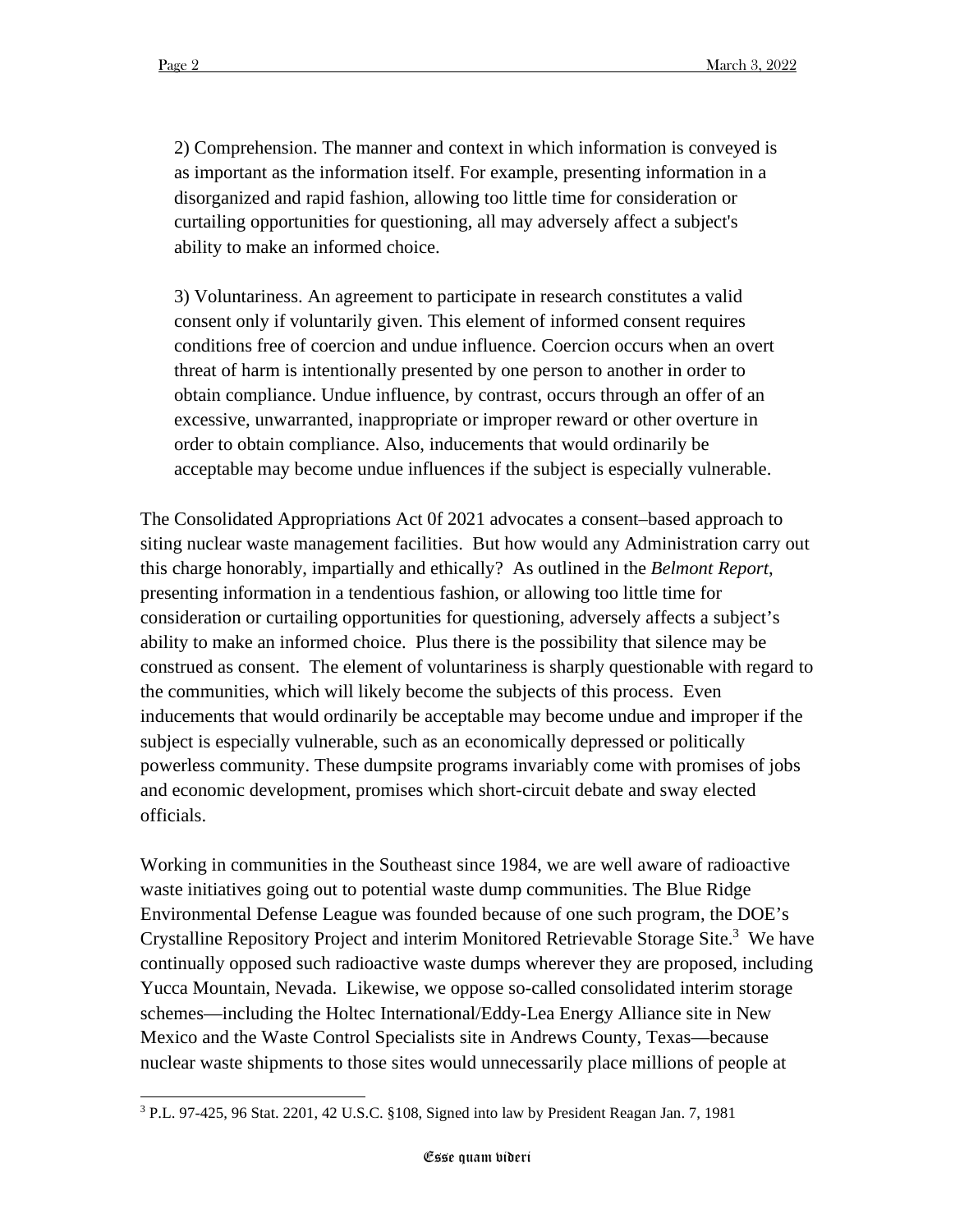risk from accident, sabotage, and routine transport exposure. Tribal governments should be at the forefront of this discussion and the decision making process.

In a study done by the State of Nevada, a nationwide irradiated fuel shipping process carried out without an accident would result in the following levels of routine radiation exposure:<sup>4</sup>

- Truck safety inspectors would receive 2,500 millirems per year (mrem/yr);
- Occupants of a vehicle next to a spent fuel truck in a traffic situation lasting one to four hours would receive 10 - 40 mrem per person per incident;
- Members of the public along potential legal weight truck routes in Nevada could receive between 150 - 260 mrem/yr.

Malevolent acts against nuclear fuel and high-level waste shipments are a major threat. The Nuclear and Radiation Studies Board, unable to perform an in-depth technical examination of transportation security because of classified information constraints, nevertheless made the following recommendation:

An independent examination of the security of spent fuel and high-level waste transportation should be carried out prior to the commencement of largequantity shipments to a federal repository or to interim storage. This examination should provide an integrated evaluation of the threat environment, the response of packages to credible malevolent acts, and operational security requirements for protecting spent fuel and high-level waste while in transport. This examination should be carried out by a technically knowledgeable group that is independent of the government and free from institutional and financial conflicts of interest. This group should be given full access to the necessary classified documents and Safeguards Information to carry out this task. The findings and recommendations from this examination should be made available to the public to the fullest extent possible.<sup>5</sup>

A comprehensive review of nuclear fuel and high-level waste transportation security should have unrestricted access to the information necessary to do this analysis.

Invocation of the Consolidated Appropriations Act must not be allowed obscure the facts about the nuclear fuel cycle, which would unfairly prevent citizens from knowing the nature of the risk. The goal of the Blue Ridge Environmental Defense League is to counter technical jargon that prevents directly affected residents from effective democratic participation. Public participation is essential to protect our families and communities from becoming victims of industrial contamination.

<sup>4</sup> *Risky Transit–The Federal Government's Risky and Unnecessary Plan to Ship Spent Nuclear Fuel and Highly Radioactive Waste on the Nation's Highways and Rail Roads*, A Report by the Nevada Agency for Nuclear Projects

<sup>5</sup> *Going the Distance? The Safe Transport of Spent Nuclear Fuel and High-Level Radioactive Waste in the United States* (2006) National Academies Nuclear and Radiation Studies Board.